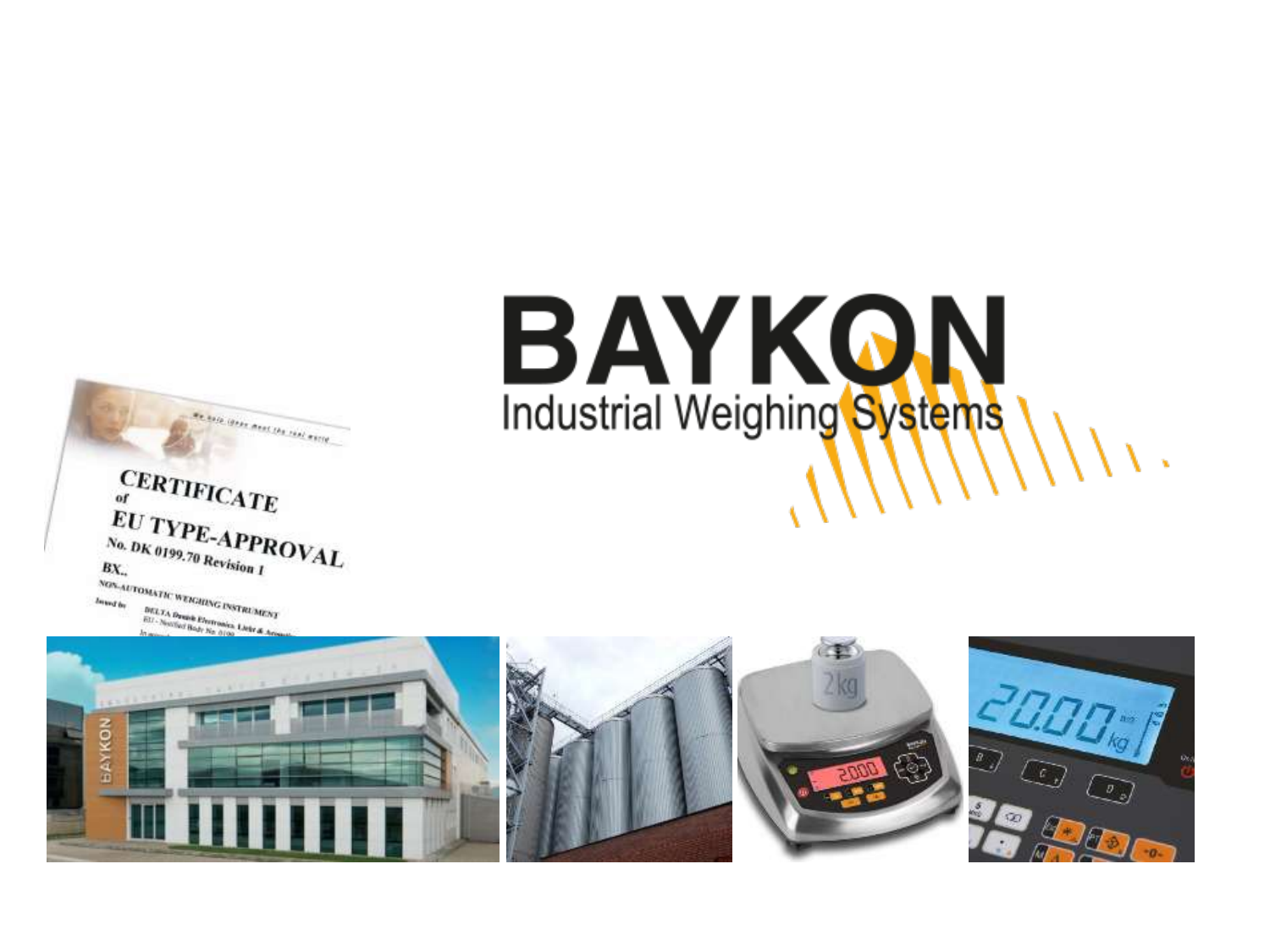

## INNOVATIVE WEIGHING TECHNOLOGY

 $\Box$ 

咖

BAYION

2906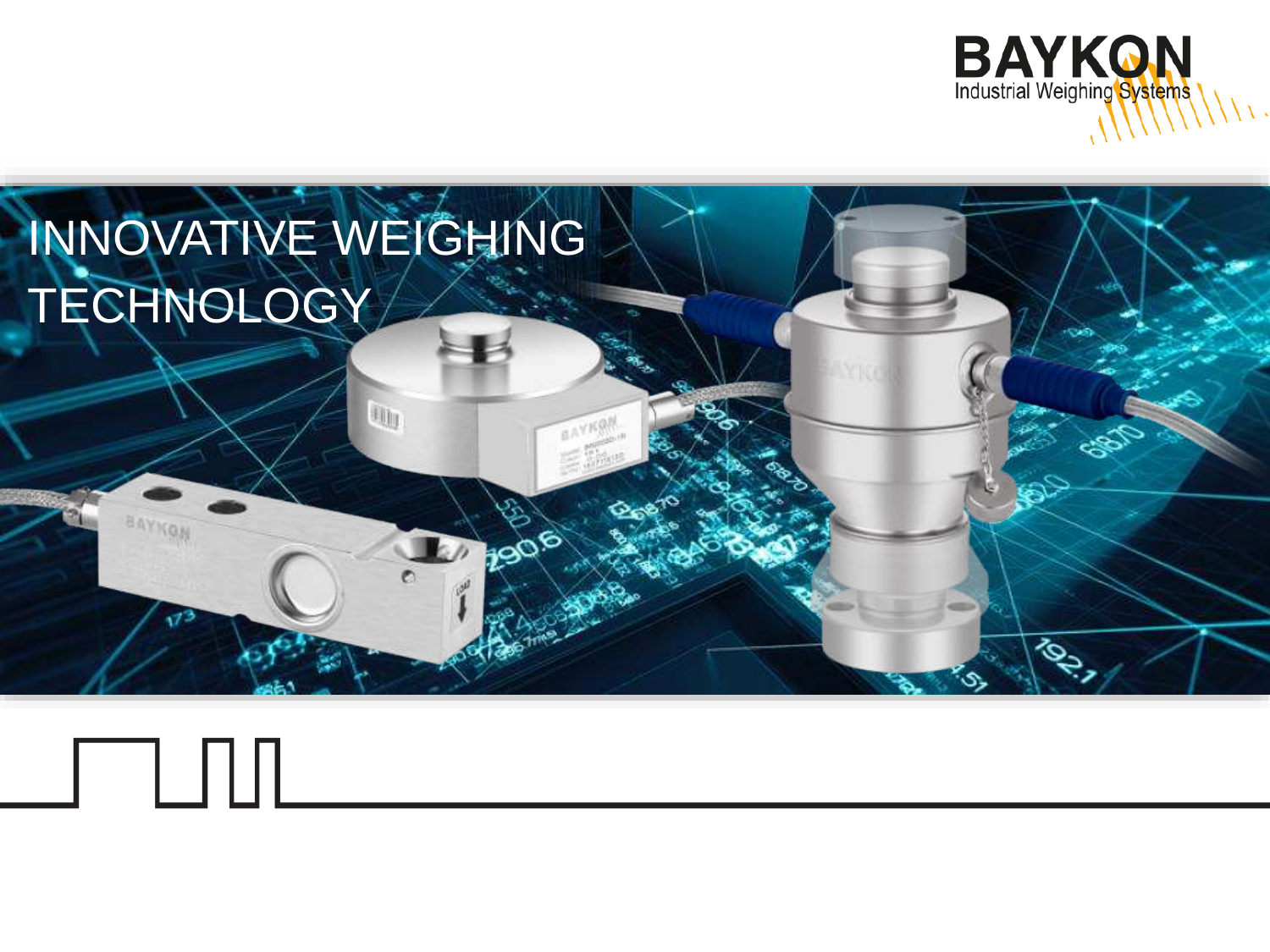

#### Load Cell Layouts

#### Vehicle Scale ( BR030SD )

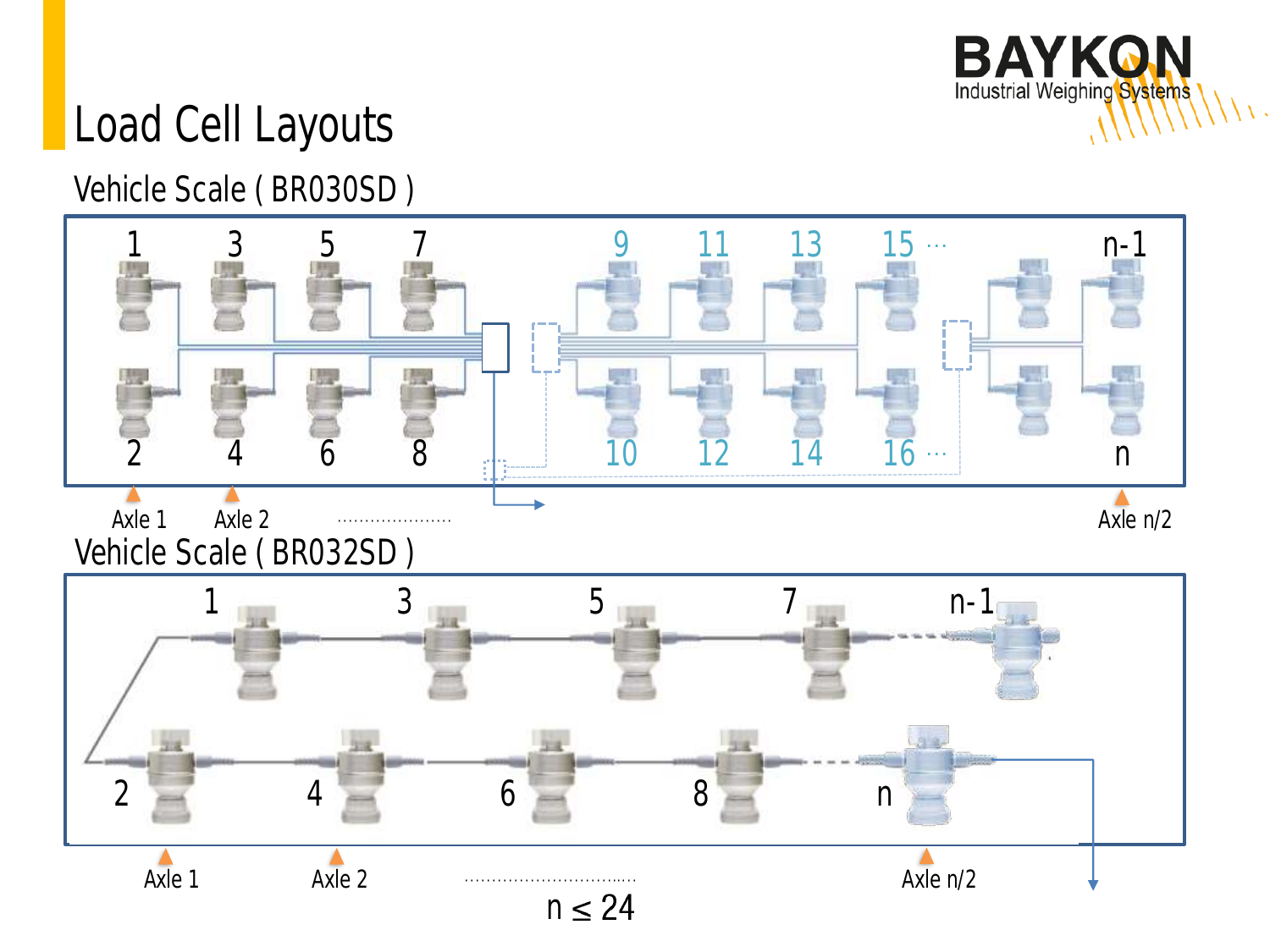

#### Load Cell Layouts

Platform Scale / Tank-Reactor Weighing ( BR063SD , BR200SD )





High Capacity Silo Weighing / Special Weighing Applications

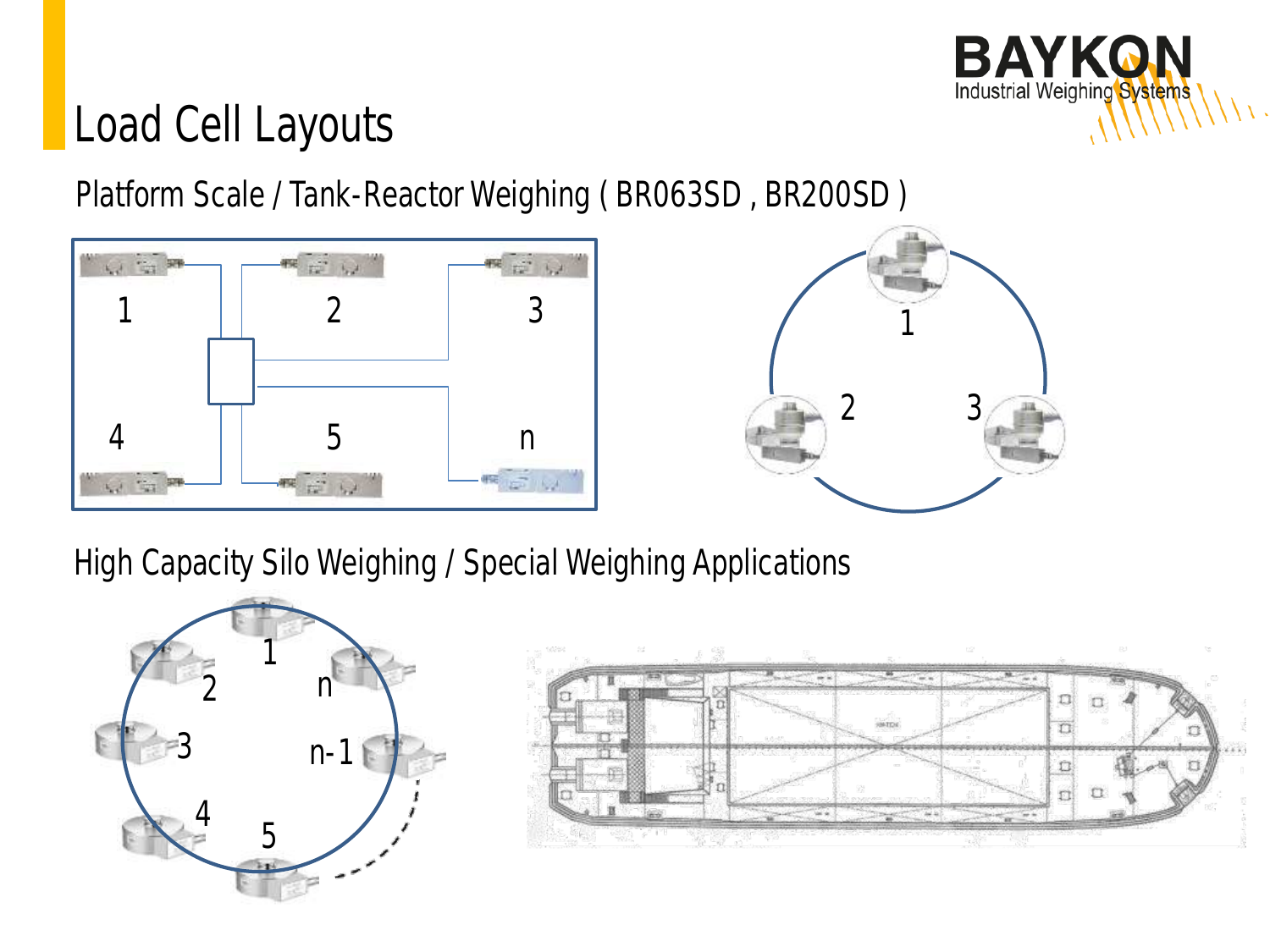

### Load Cell Wiring ( Parallel Network Connection )

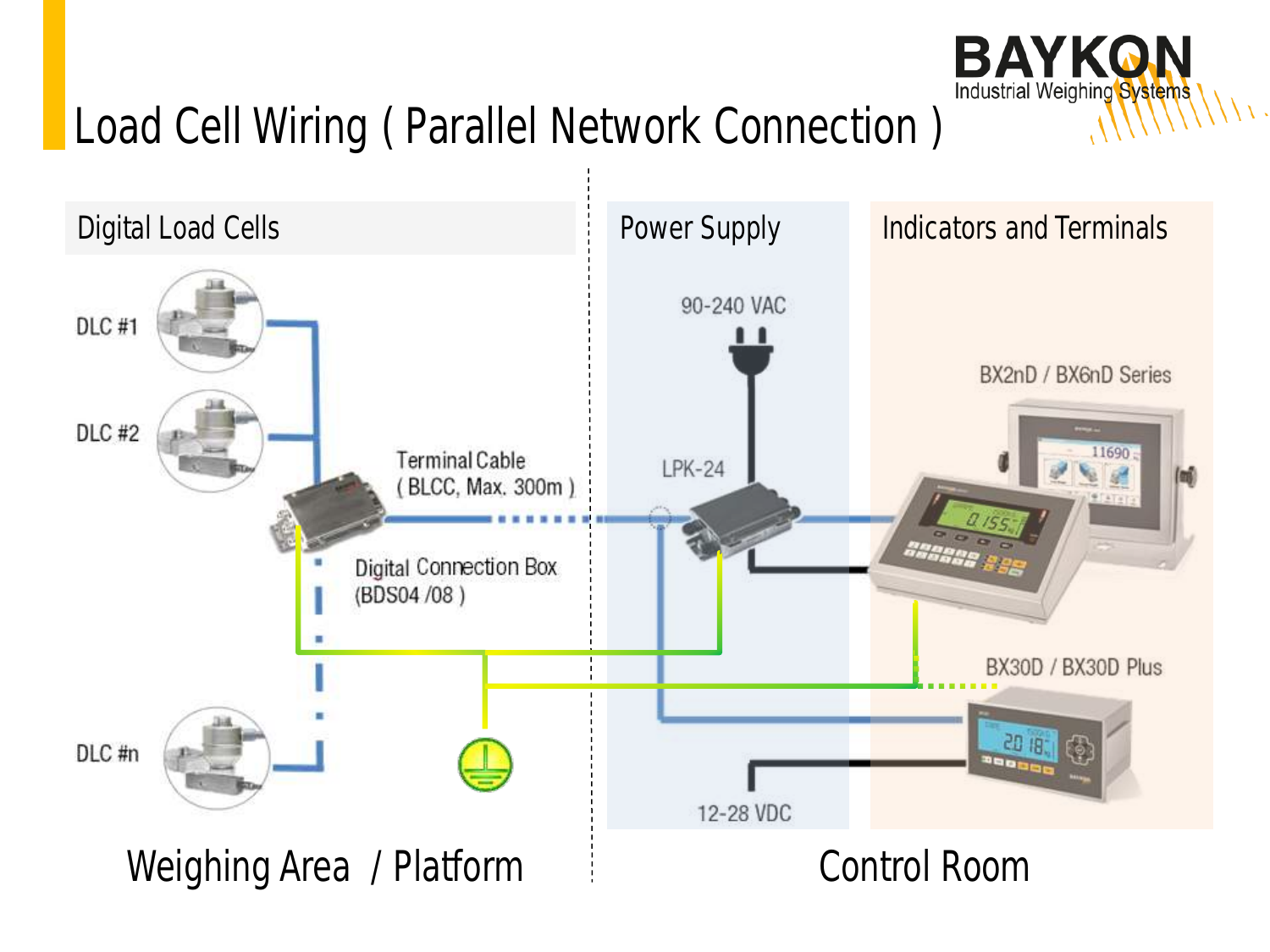

## Load Cell Wiring ( Serial connection BD032SD )

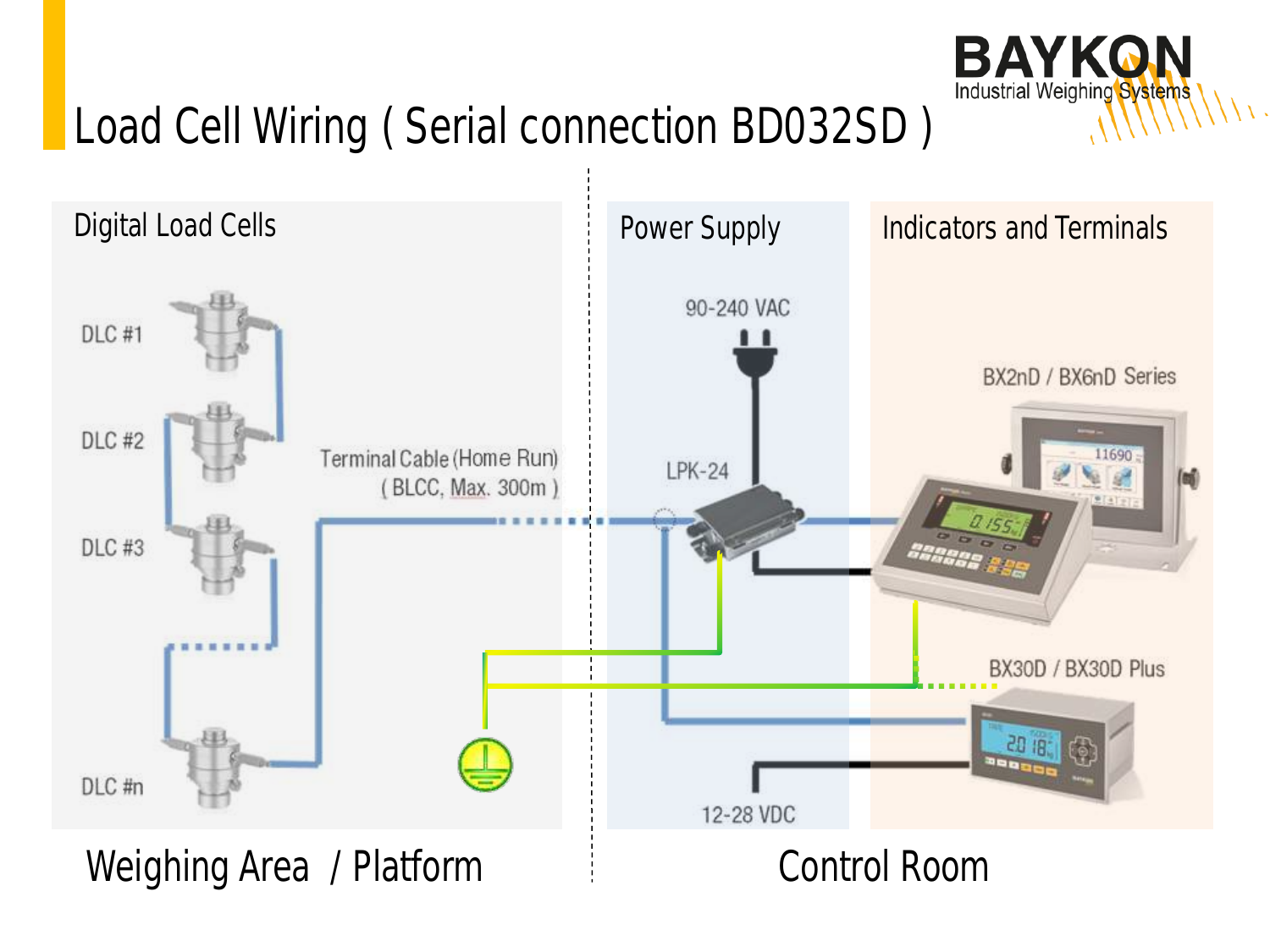### Addressing in Parallel Network

#### For BS063SD,BR200SD,BR030SD

After locating and mounting the load cells in accordance with the system requirements run the load cells cables to the connection box and connect the wires to the terminals except blue excitation wires as shown in the picture below.

**BAYKON** Industrial Weighing Systems

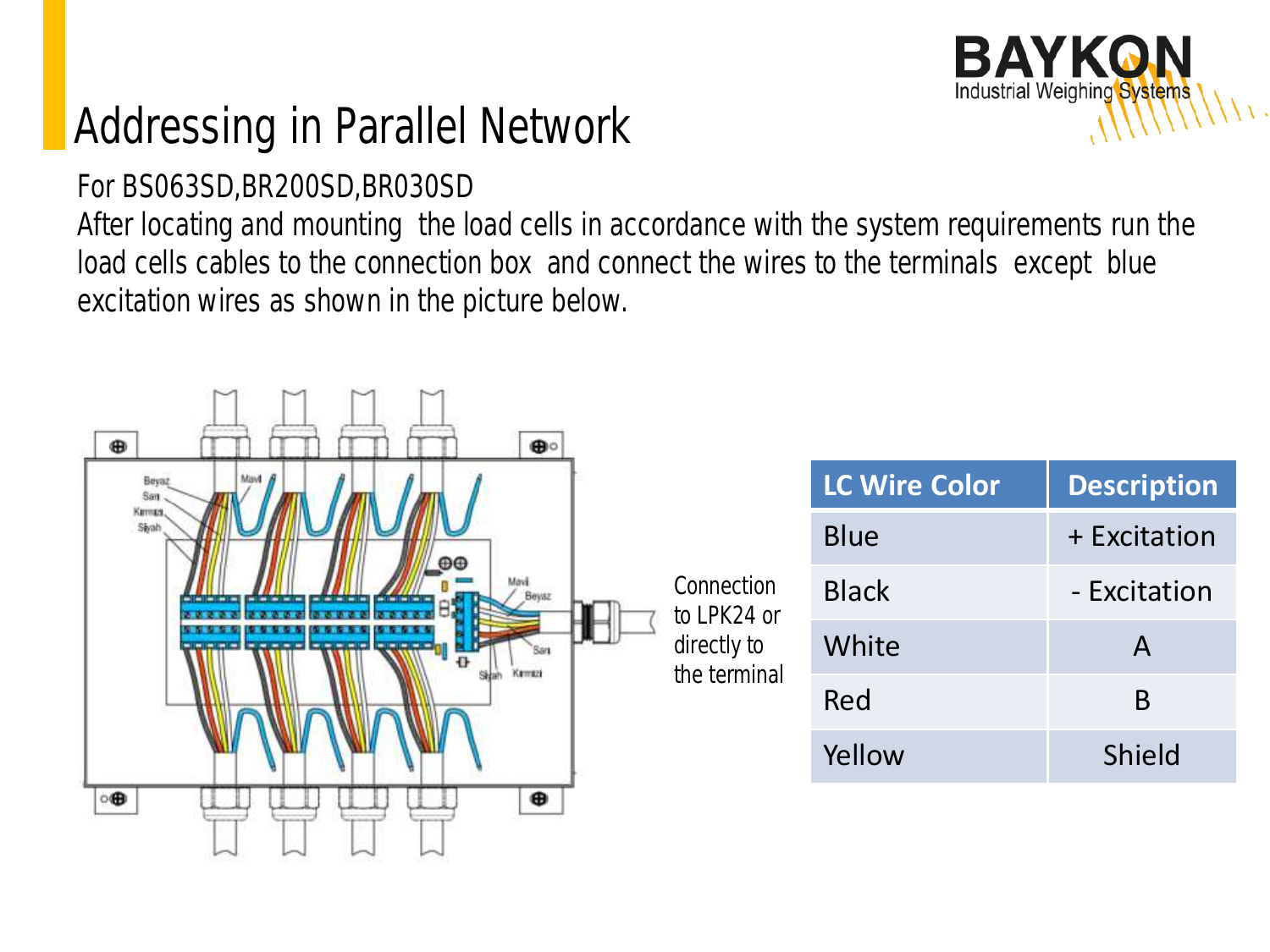

#### Addressing in Parallel Network

| After checking the wiring and connections switch on the system / device and access to the programming menu. |                                                                                                                                                                                     |                    |
|-------------------------------------------------------------------------------------------------------------|-------------------------------------------------------------------------------------------------------------------------------------------------------------------------------------|--------------------|
| Indicator prompt                                                                                            | Action to do                                                                                                                                                                        | <b>Key</b>         |
| [532 QUANTITY : XY ]                                                                                        | Enter the quantity of DLCs used into the scale and then press enter key.                                                                                                            | Enter              |
| [533 ADDRESSING]                                                                                            | Press enter key when this prompt is seen on the display.                                                                                                                            | Enter <sub>,</sub> |
| [WAIT]                                                                                                      | For a short period this message is seen. Please wait.                                                                                                                               |                    |
| [CONNECT DLC: 01]                                                                                           | Connect the $+$ excitation wire (blue) of DLC #1 to the terminal marked as $+$<br>E of DLC#1 terminal block in junction box. Then press enter key.                                  | Enter              |
| [SERIAL: ]                                                                                                  | Enter the serial number of DLC as a numerical only.                                                                                                                                 | Enter <sub>,</sub> |
| [ADDRESSING DLC]                                                                                            | This message is displayed for 10 seconds during addressing.                                                                                                                         | Enter,             |
| [DISCONNECT DLC: 01]                                                                                        | Disconnect the $+$ excitation wire (blue) of addressed DLC.                                                                                                                         | Enter <sub>,</sub> |
| [WAIT]                                                                                                      | For a short period this message is seen. Please wait.                                                                                                                               |                    |
| [CONNECT DLC: 02]                                                                                           | Connect the + excitation wire (blue) of DLC #2 to the terminal marked as $+$<br>E of DLC#2 terminal block in junction box. Then press enter key.                                    | Enter              |
|                                                                                                             | Address all other DLCs to be addressed in the same way.                                                                                                                             | Enter <sub>,</sub> |
| [ CONNECT ALL DLC ]                                                                                         | This message is displayed after completing all DLCs addressing. Connect<br>the $+$ excitation wires (blue) of all DLC to their own terminals marked as<br>$+$<br>E in junction box. | $\pm$ X4           |
| [SAVE: YES]                                                                                                 | After this message displayed you can save the changes you did into memory.                                                                                                          | Enter              |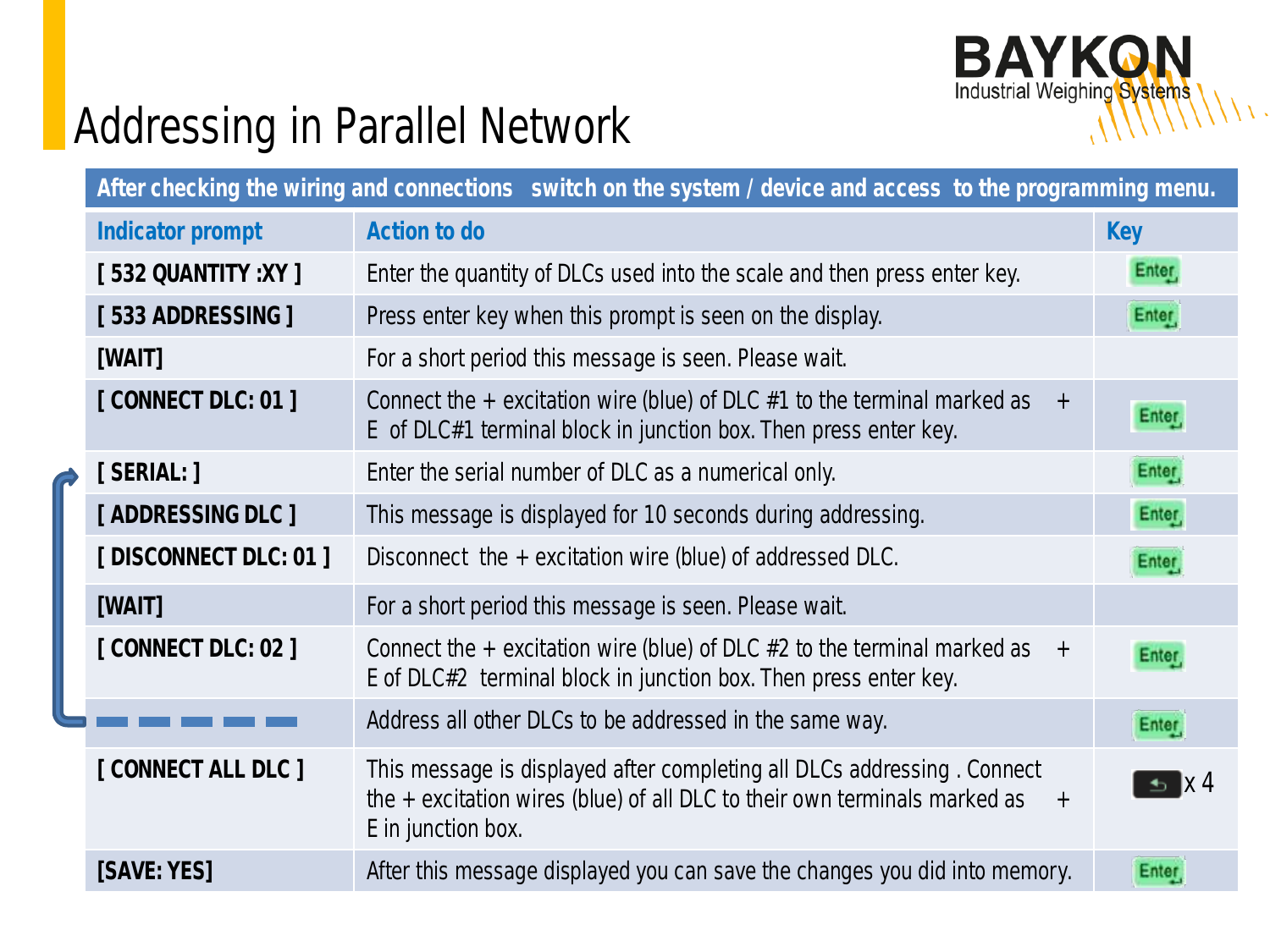#### Addressing in Serial Network

Only for BR032SD ;

After locating and mounting the load cells in accordance with the system requirements ,connect the home run cable with connector on one end to the indicator or LPK24 unit.

BAYKO.

Industrial Weighing Systems

Since Connection Box is not used in this type of connection home run cable end with connector is connected to any one of the two connectors of DLC. Then each DLC is addressed individually as in the parallel network connection.

|  |                                                             | <b>LC Wire Color</b> | <b>Description</b> |
|--|-------------------------------------------------------------|----------------------|--------------------|
|  | Connection<br>to LPK24 or<br>to the<br>terminal<br>directly | <b>Blue</b>          | + Excitation       |
|  |                                                             | <b>Black</b>         | - Excitation       |
|  |                                                             | White                | $\mathsf{A}$       |
|  |                                                             | Red                  | B                  |
|  |                                                             | Yellow               | Shield             |
|  |                                                             |                      |                    |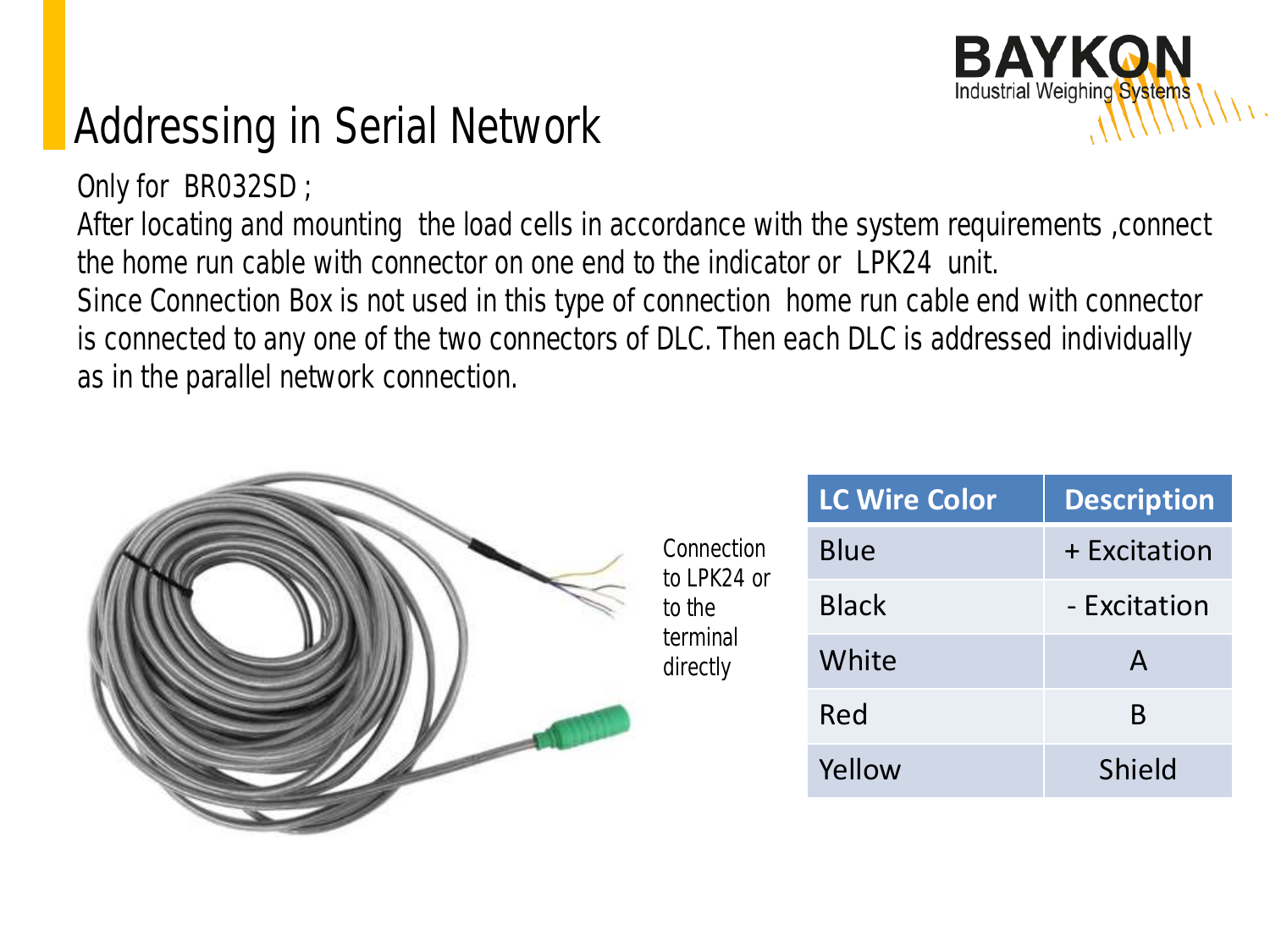#### DLC Load Transfer Test ( Recommended)

Internal counts of each DLCs provide important information regarding the weight distribution over each cell in the system. In a scale with good mechanical integrity these counts should be as close together as possible. After addressing, therefore, it is recommended to check the internal count of each DLCs of a scale under dead load and adjust their level by shimming. Making the corner and axle adjustment after this step would be more reliable.

**BAYKO** 

Industrial Weighing Systems

| Switch on the system/device when all DLCs are connected, then access to the programming menu. |                    |                                                                                     |                    |
|-----------------------------------------------------------------------------------------------|--------------------|-------------------------------------------------------------------------------------|--------------------|
|                                                                                               | Indicator prompt   | Action to do                                                                        | Key                |
|                                                                                               | [ 918 DLC COUNTS ] | Access to the parameter 918 and then press enter key.                               | Enter,             |
|                                                                                               | [DLC COUNT 01]     | Info display shows this message. Press enter to see the count value of DLC#1.       | Enter <sub>,</sub> |
|                                                                                               | $234$ ]            | After pressing enter key the count value of DLC#1 is displayed in weighing display. |                    |
|                                                                                               | [DLC COUNT 02]     | To see the count value of DLC#2                                                     | Enter              |
|                                                                                               | $190$ ]            |                                                                                     |                    |
|                                                                                               |                    | You can see all the count values of addressed DLC and then exit from the menu.      |                    |

Although internal count changes according to the DLC capacity it is suitable to keep the difference within +/- 1000 band.

Example: Supposing that the count values in a weighing system with 4 DLCs are as follows:

DLC#1: 1430, DLC#2: 1620, DLC#3: 1060 and DLC#4: 200

In this case there is a mechanical problem with DLC#4 installation and the load distribution should be made homogeneous by shimming.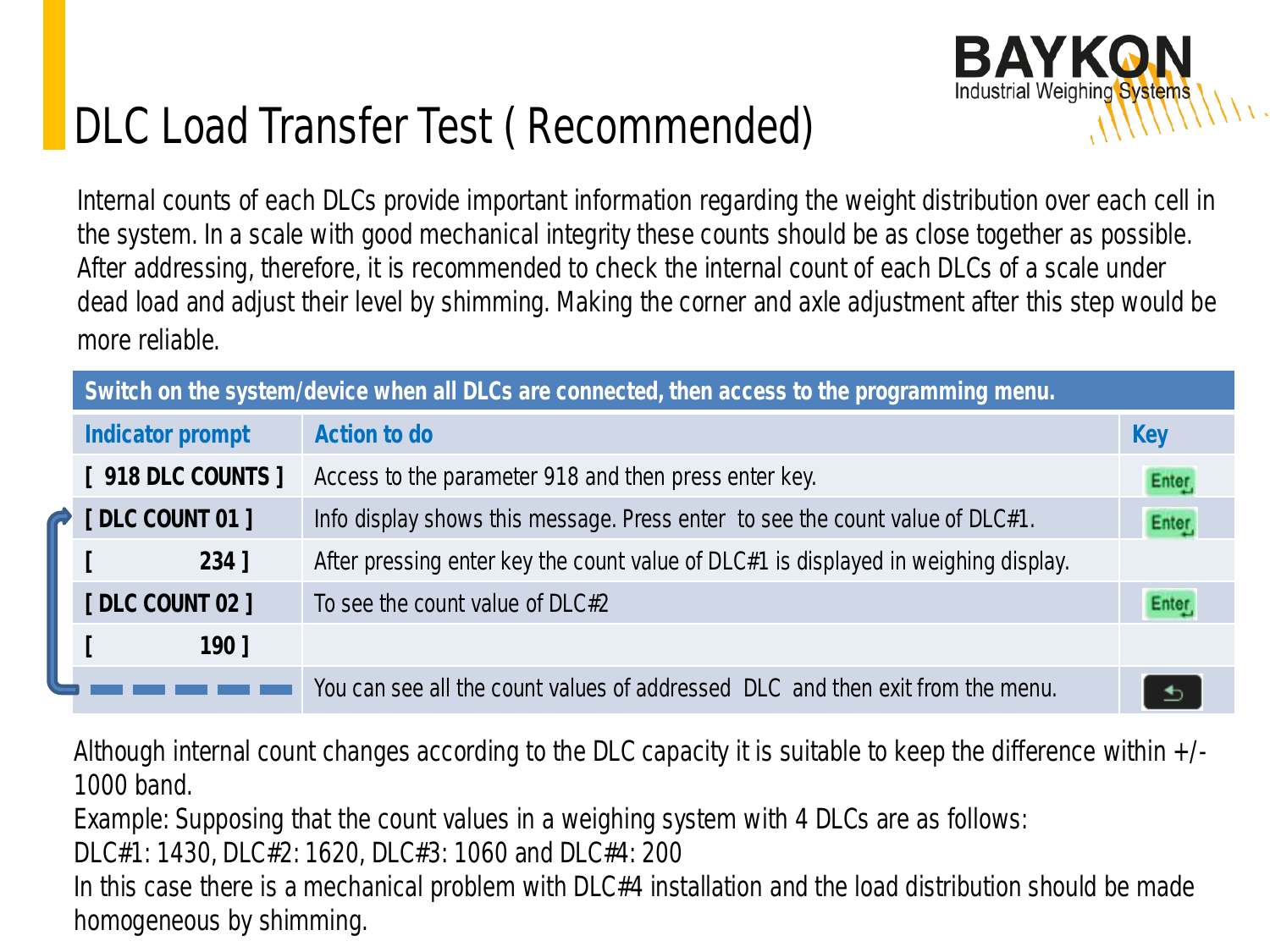#### Corner / Axle Adjustment



Corner Adjustment : It is accomplished by placing a test weight over each load cell according to DLC address order. It is used for floor scale practically. Net value of the test weight is not important but it is recommended that it is heavier than approximately 5% of the scale capacity.

**BAYKON** Industrial Weighing Systems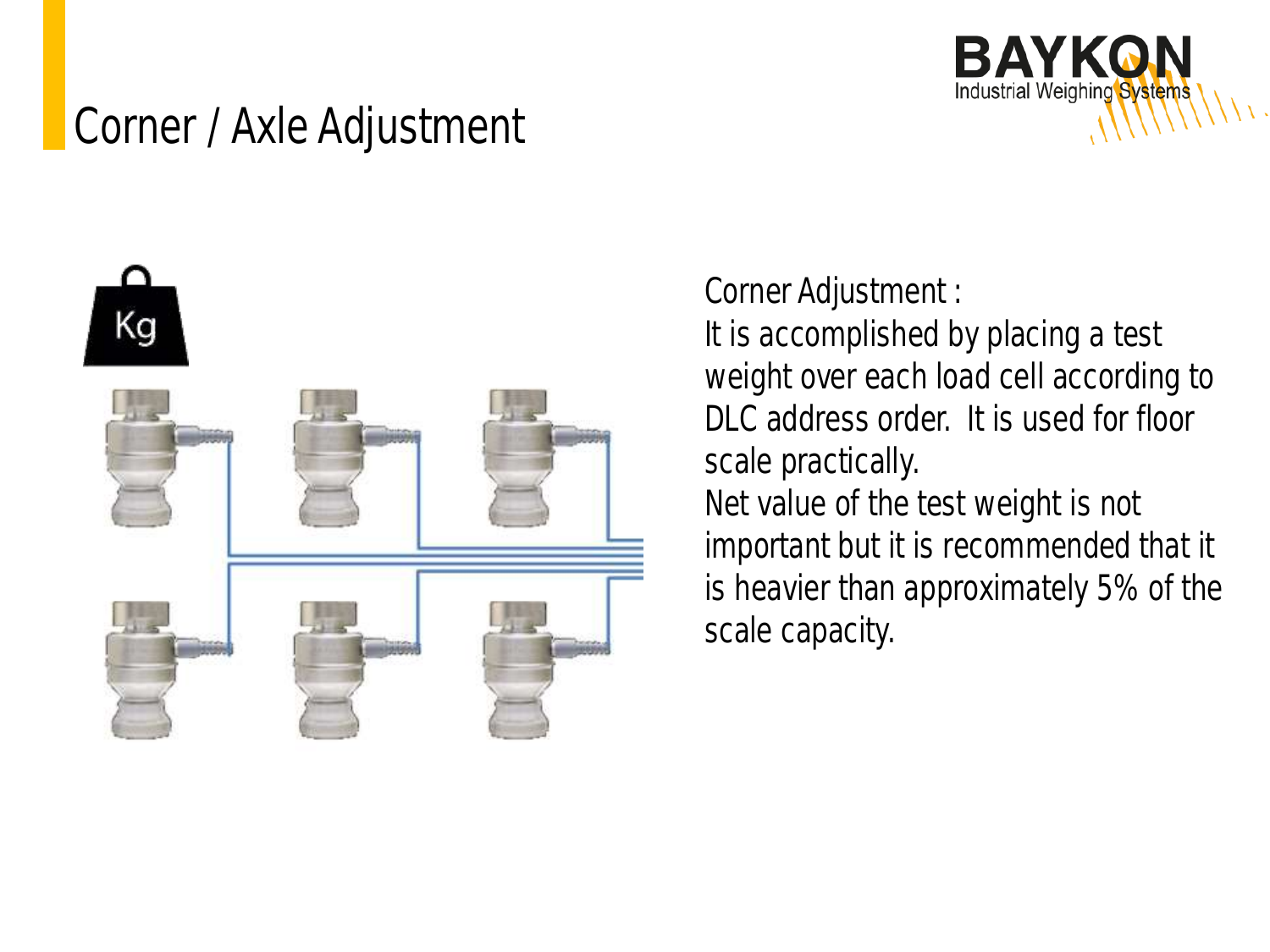



Axle Adjustment: It is accomplished by placing a test load over each axle according to the address order of DLC pairs forming the axle. It is used for truck and railway scale practically.

**BAYKON** Industrial Weighing Systems

Axle 1 Axle 2 Axle 3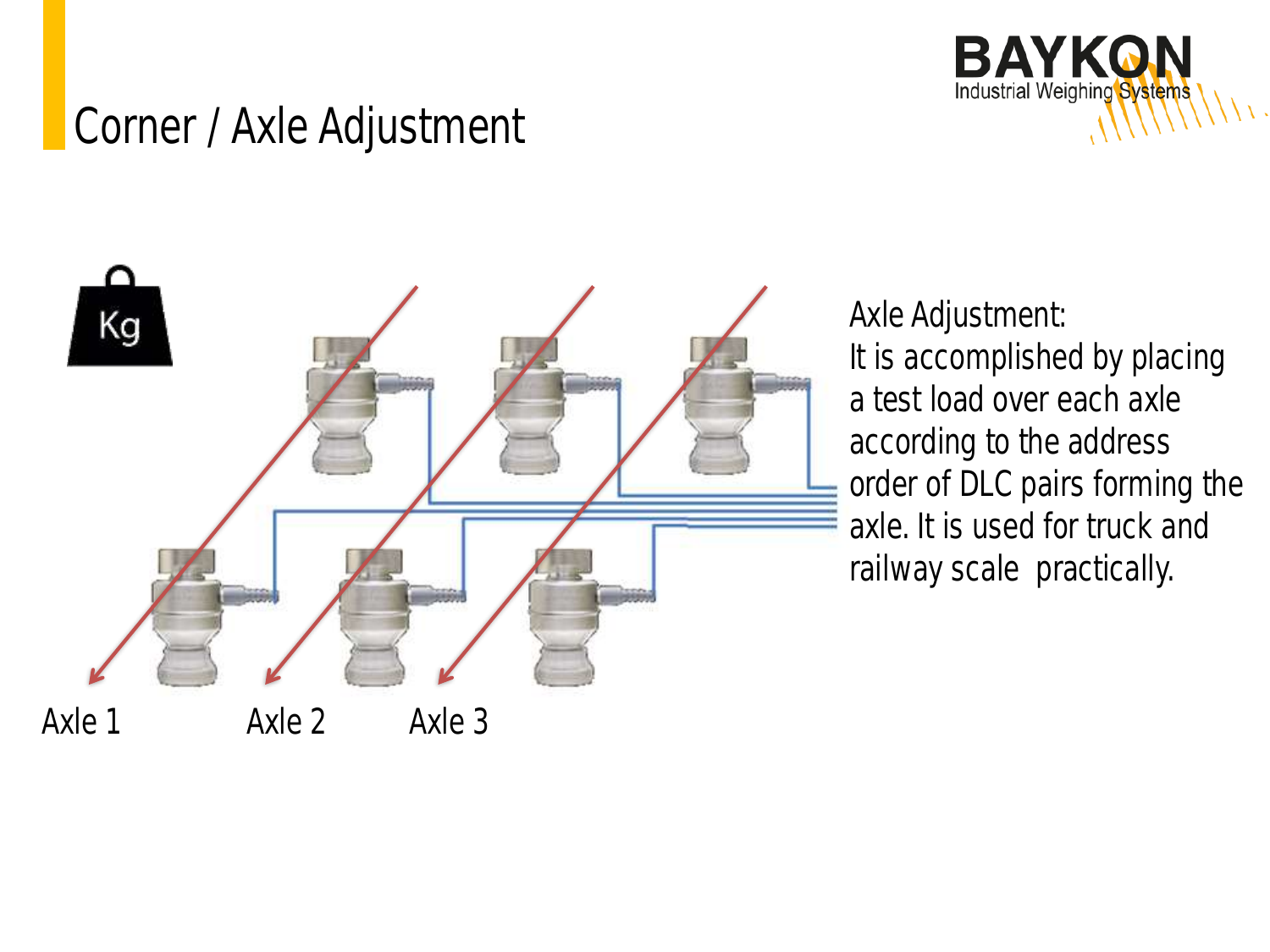

#### Corner / Axle Adjustment ( Automatic )

| Switch on the system/device when all DLCs are connected, then access to the programming menu. |                                                                                |            |
|-----------------------------------------------------------------------------------------------|--------------------------------------------------------------------------------|------------|
| Indicator prompt                                                                              | Action to do                                                                   | <b>Key</b> |
| [541 METHOD: CELL]                                                                            | Select the method to be used. Cell (Corner) or Pair (Axle)                     | Enter,     |
| [542 AUTO ADJUST]                                                                             | It is proceeded according to DLCs addresses order.                             | Enter,     |
| [ ZERO CALIBRATION ]                                                                          | Zero calibration will be accomplished.                                         | Enter,     |
| [ UNLOAD THE PAN]                                                                             | Unload the scale.                                                              | Enter      |
| [WAIT]                                                                                        | For a short period this message is displayed. Please wait.                     |            |
| [LOAD DLC NO : 01 ] or<br>[LOAD PAIR NO : 01 ]                                                | According to the selected method place the test load over the DLC#1 or Axle#1. | Enter      |
| [WAIT]                                                                                        | For a short period this message is displayed. Please wait.                     |            |
| [LOAD DLC NO : 02 ] veya<br>[LOAD PAIR NO : 02]                                               | Place the test load over the next DLC or axle.                                 | Enter      |
|                                                                                               | Repeat the processes until all adjustments have been completed.                | x 4        |
| [SAVE: YES]                                                                                   | After this message displayed you can save the changes you did into memory.     | Enter,     |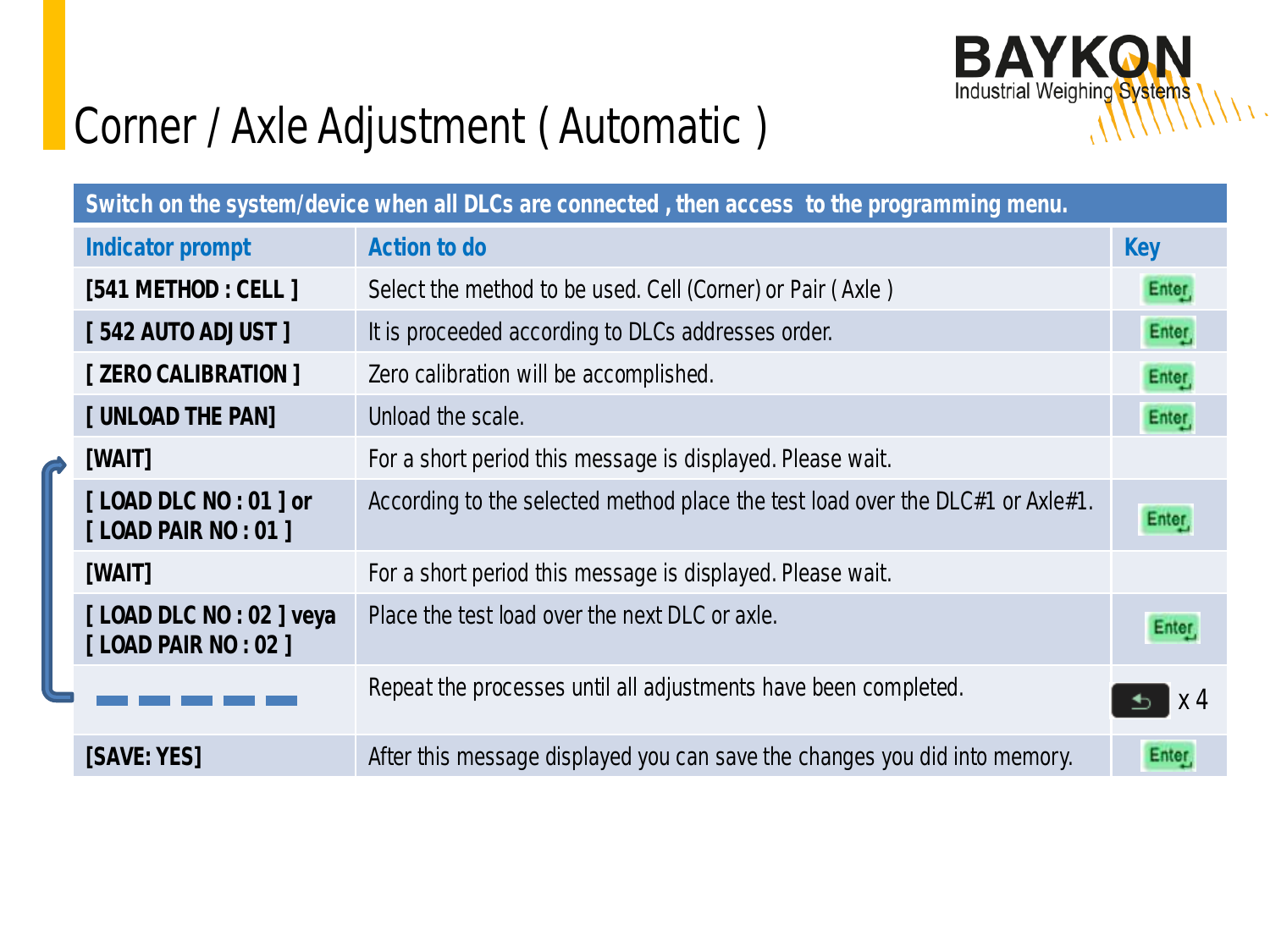

#### Corner / Axle Adjustment ( Manual )

Manual corner or axel adjustment is a method that the shift coefficients of the load cells are entered manually to improve the errors raised by the small differences between corners or axles.

|  | Switch on the system/device when all DLCs are connected, then access to the programming menu. |                                                                                                                                                                             |                       |
|--|-----------------------------------------------------------------------------------------------|-----------------------------------------------------------------------------------------------------------------------------------------------------------------------------|-----------------------|
|  | Indicator prompt                                                                              | Action to do                                                                                                                                                                | Key                   |
|  | [543 MANUAL ADJUS]                                                                            | Access to the parameter 543 and then press enter key.                                                                                                                       | Enter                 |
|  | [DLC COEFF : 01 ]                                                                             | The message is displayed. Press enter key to see the coefficient #1.                                                                                                        | Enter,                |
|  | $[$ X.XXXX $]$                                                                                | Default value is [1.0000]. But after automatic calibration this value is reevaluated<br>automatically. If need be to change this coefficient it can be entered numerically. | Enter                 |
|  | [DLC COEFF : 02 ]                                                                             | Press enter key to see the coefficient #2.                                                                                                                                  | Enter                 |
|  |                                                                                               | For a short period this message is displayed. Please wait.                                                                                                                  | Enter                 |
|  |                                                                                               | To escape                                                                                                                                                                   | $\mathsf{X}$ 4<br>\$. |
|  | [SAVE: YES]                                                                                   | After this message displayed you can save the changes you did into memory.                                                                                                  |                       |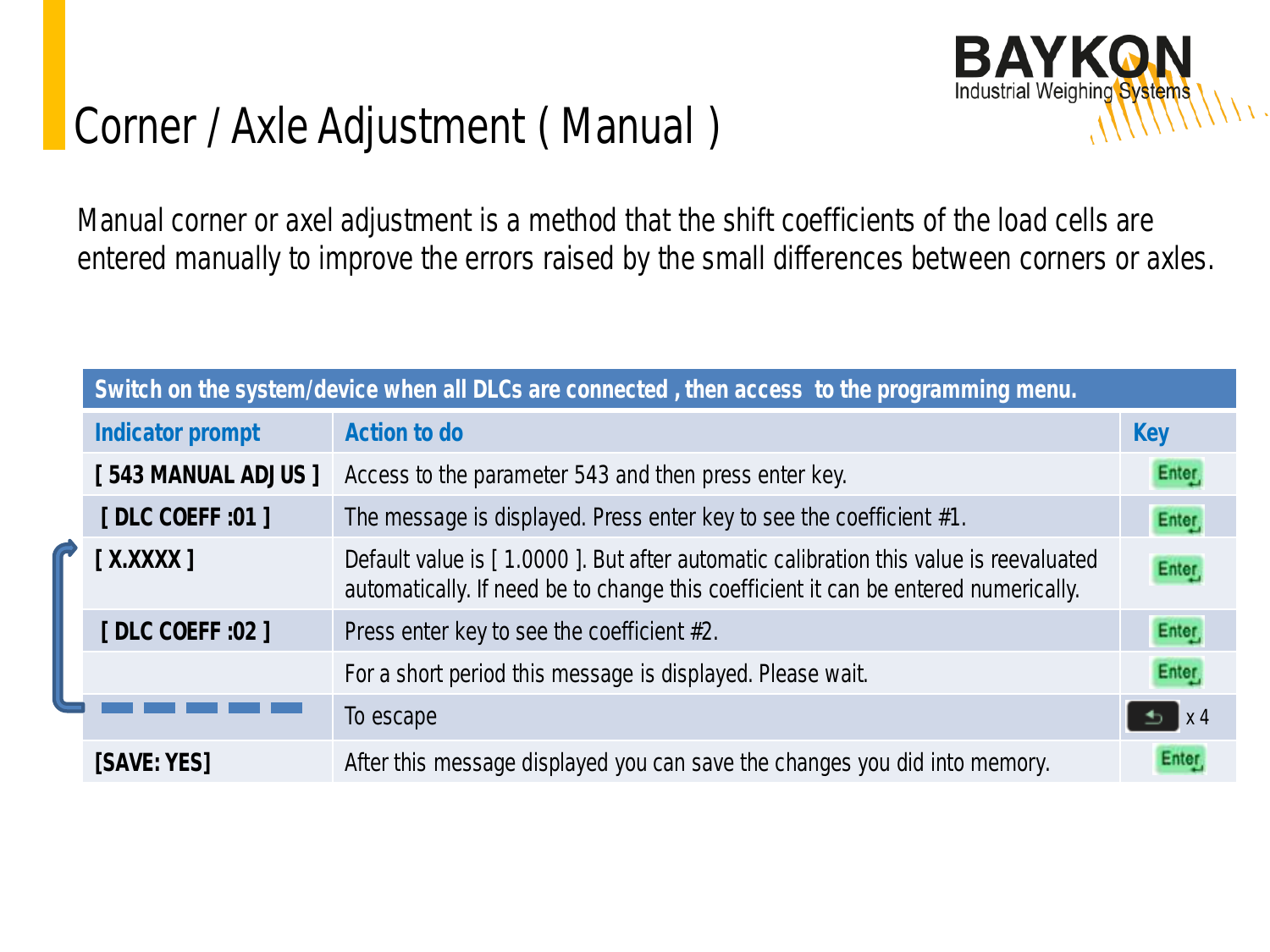

#### eCal: Electronic Calibration

It is a kind of calibration method that doesn't require test weight. It is recommended to apply eCal after building the scale ( [ 52- BUILD ]) and corner or axle adjustment. Accuracy  $\geq$  % 0,1 / FS

| Switch on the system/device when all DLCs are connected, then access to the programming menu. |                                                                                                 |       |  |
|-----------------------------------------------------------------------------------------------|-------------------------------------------------------------------------------------------------|-------|--|
| Indicator prompt                                                                              | Action to do                                                                                    | Key   |  |
| [613 ELECTRONIC]                                                                              | Access to the parameter 613 and then press enter key.                                           | Enter |  |
| [ ZERO ADJUST ]                                                                               | If zero adjustment to be made and dead load will be entered manually it can<br>can be entered*. | Enter |  |
| [ UNLOAD THE PAN ]                                                                            | Unload the scale.                                                                               | Enter |  |
| [WAIT]                                                                                        | For a short period this message is displayed. Please wait.                                      | ್     |  |
| [SAVE: YES]                                                                                   | After this message displayed you can save the changes you did into memory.                      | Enter |  |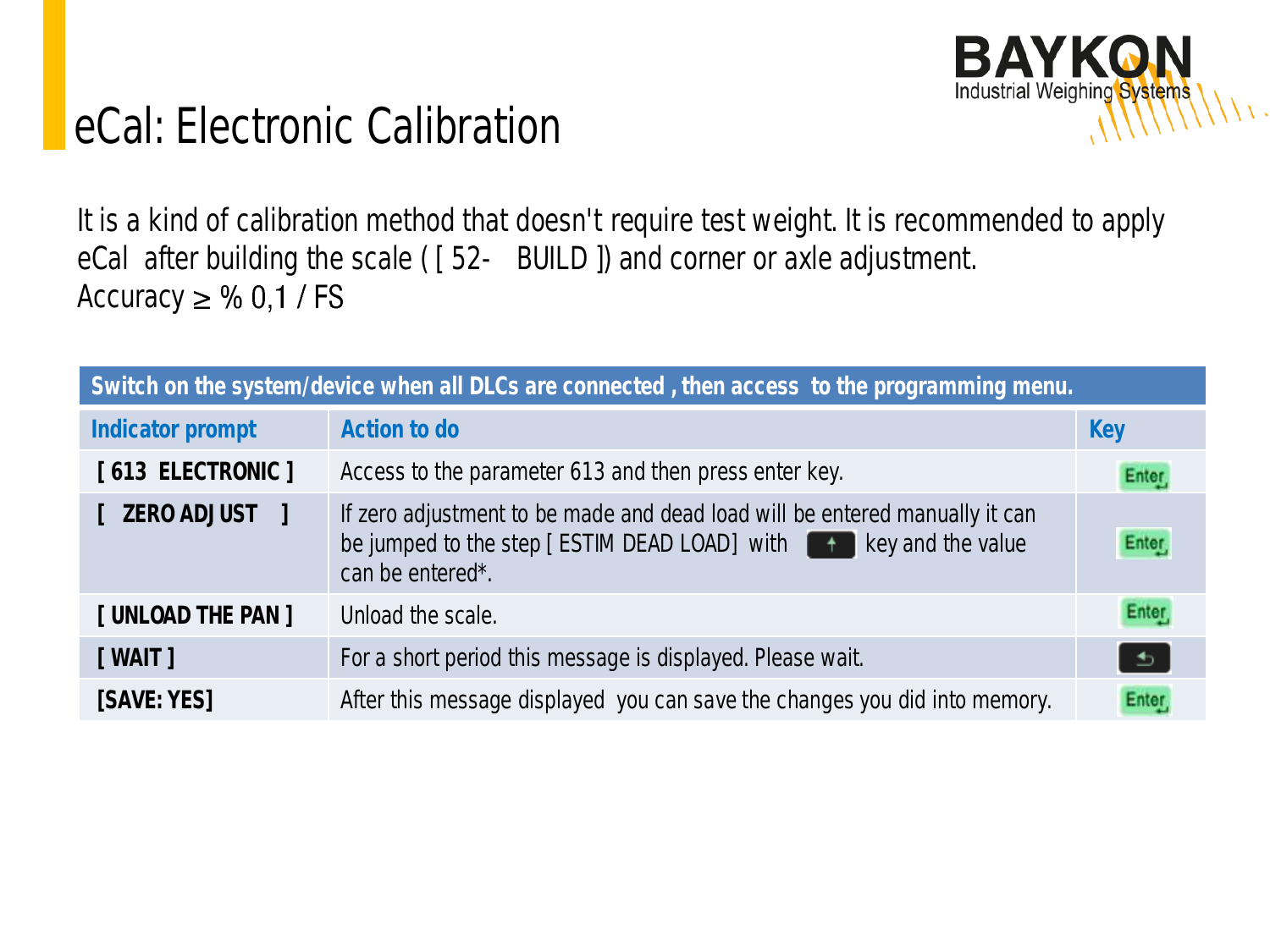

#### Cable Distances *(Lenght)*

| Quantity of DLC | Total cable distance of<br>DIC(m) | <b>Maximum distance of</b><br>terminal cable (m) |
|-----------------|-----------------------------------|--------------------------------------------------|
| $17 - 20$       | $250 - 320$                       | 50                                               |
| $13 - 16$       | $170 - 250$                       | 100                                              |
| $9 - 12$        | $110 - 200$                       | 150                                              |
| $5 - 8$         | $40 \sim 110$                     | 200                                              |
| $\leq 4$        | $\leq 40$                         | 300                                              |